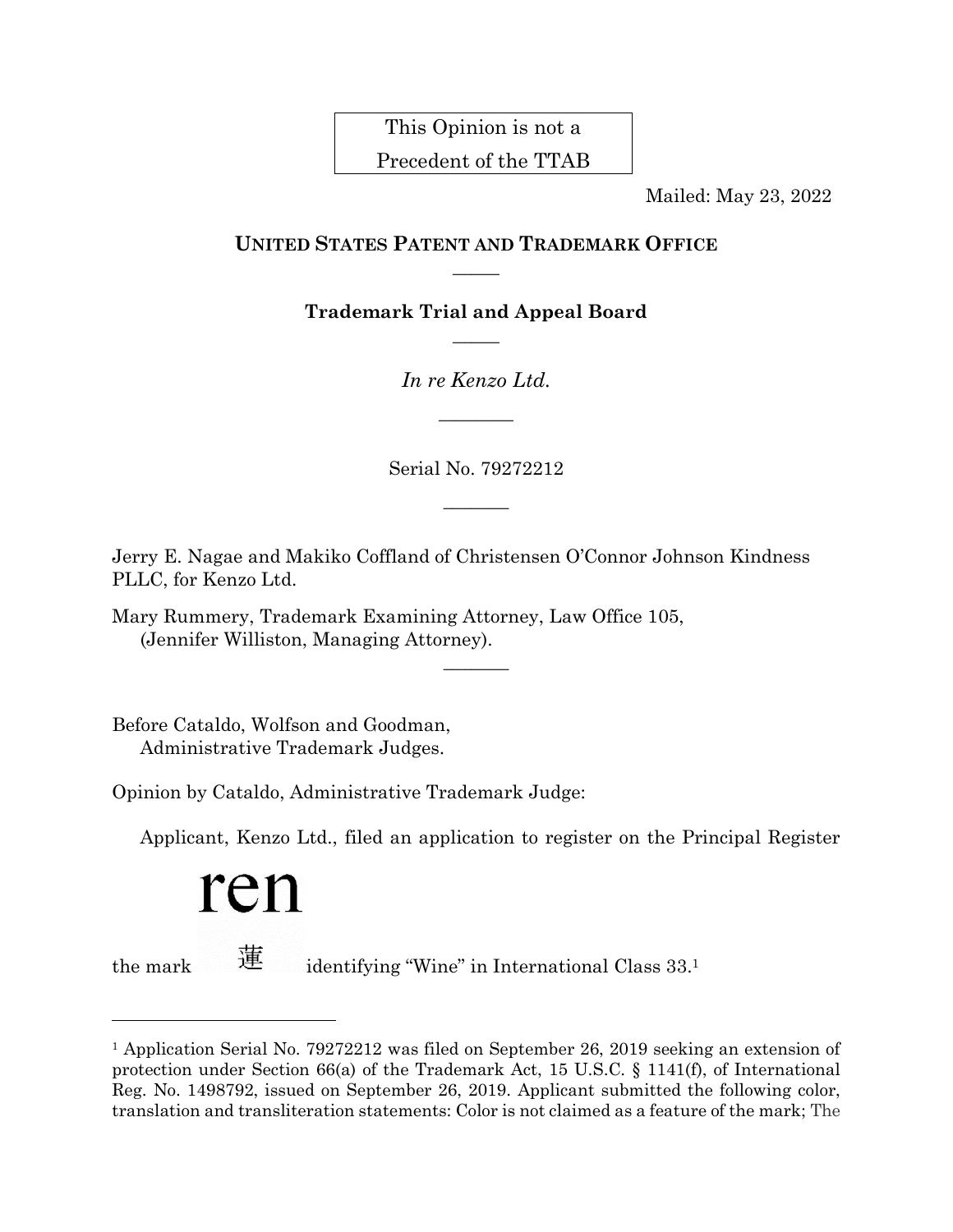The Trademark Examining Attorney refused registration of Applicant's mark under Section 2(d) of the Trademark Act, 15 U.S.C. § 1052(d), on the ground of



likelihood of confusion with the cited registered mark  $\mathbb{R} \mathbb{N}$  identifying "Vodka" in International Class 33. 2

After the Trademark Examining Attorney made the refusal final, Applicant appealed to this Board.<sup>3</sup> We affirm the refusal to register.

# **I. Likelihood of Confusion**

l

We base our determination of likelihood of confusion under Trademark Act Section 2(d) on an analysis of all of the probative facts in evidence that are relevant to the factors enunciated in *In re E. I. du Pont de Nemours & Co.,* 476 F.2d 1357, 177 USPQ 563, 567 (CCPA 1973) ("*DuPont*"), *cited in B&B Hardware, Inc. v. Hargis Indus., Inc.,* 

English translation of "REN" in the mark is "LOTUS"; The non-Latin characters in the mark transliterate to "REN" and this means "LOTUS" in English.

<sup>2</sup> Registration No. 6036032 issued on the Principal Register on April 1, 2020. The registration includes the following color statement and description of the mark: Color is not claimed as a feature of the mark; The mark consists of a circle with a decorative border containing an image of a phoenix with the letters "REN" in upper case lettering below the circle. The registration does not include a translation statement.

<sup>3</sup> All citations to documents contained in the Trademark Status & Document Retrieval (TSDR) database are to the downloadable .pdf versions of the documents in the USPTO TSDR Case Viewer. *See, e.g., In re Peace Love World Live, LLC*, 127 USPQ2d 1400, 1402 n.4 (TTAB 2018). References to the briefs on appeal refer to the Board's TTABVUE docket system. Before the TTABVUE designation is the docket entry number; and after this designation are the page references, if applicable. *See, e.g., New Era Cap Co., Inc. v. Pro Era, LLC*, 2020 USPQ2d 10596, \*2 n.1 (TTAB 2020).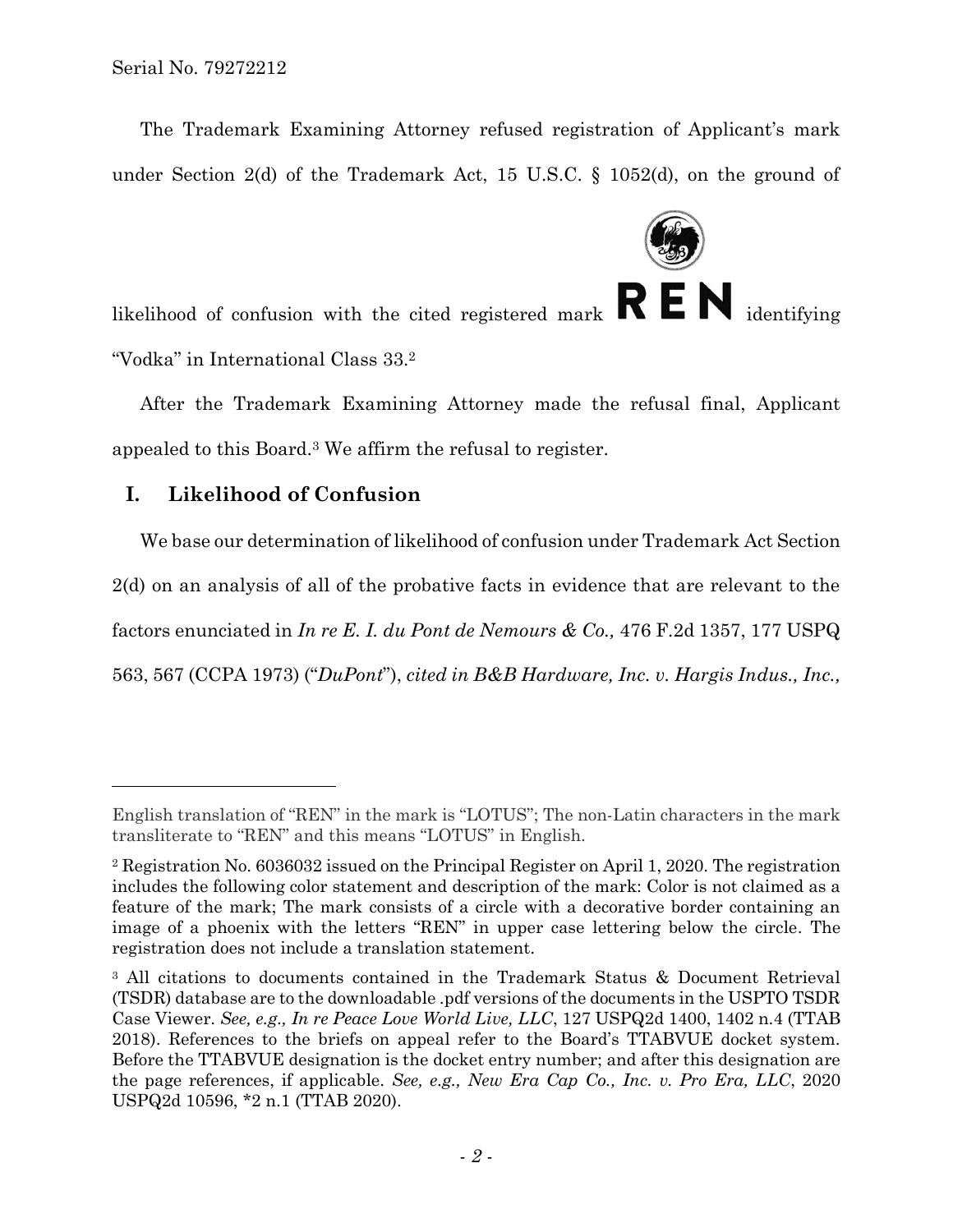575 U.S. \_\_, 135 S. Ct. 1293, 113 USPQ2d 2045, 2049 (2015); s*ee also In re Guild Mortg. Co.,* 912 F.3d 1376, 129 USPQ2d 1160, 1161-62 (Fed. Cir. 2019).

We have considered each *DuPont* factor that is relevant, and have treated other factors as neutral. *See Cai v. Diamond Hong, Inc.,* 901 F.3d 1367, 127 USPQ2d 1797, 1800 (Fed. Cir. 2018) (quoting *In re Mighty Leaf Tea*, 601 F.3d 1342, 94 USPQ2d 1257, 1259 (Fed. Cir. 2010) ("Not all of the *DuPont* factors are relevant to every case, and only factors of significance to the particular mark need be considered.")); *ProMark Brands Inc. v. GFA Brands, Inc.,* 114 USPQ2d 1232, 1242 (TTAB 2015) ("While we have considered each factor for which we have evidence, we focus our analysis on those factors we find to be relevant.").

Varying weights may be assigned to each *DuPont* factor depending on the evidence presented. *See Citigroup Inc. v. Capital City Bank Grp. Inc.*, 637 F.3d 1344, 98 USPQ2d 1253, 1261 (Fed. Cir. 2011); *In re Shell Oil Co.*, 992 F.2d 1204, 26 USPQ2d 1687, 1688 (Fed. Cir. 1993) ("the various evidentiary factors may play more or less weighty roles in any particular determination").

Two key considerations are the similarities between the marks and the relatedness of the goods. *See Federated Foods, Inc. v. Fort Howard Paper Co*., 544 F.2d 1098, 192 USPQ 24, 29 (CCPA 1976) (the "fundamental inquiry mandated by § 2(d) goes to the cumulative effect of differences in the essential characteristics of the goods and differences in the marks."); *In re FabFitFun, Inc.,* 127 USPQ2d 1670, 1672 (TTAB 2018).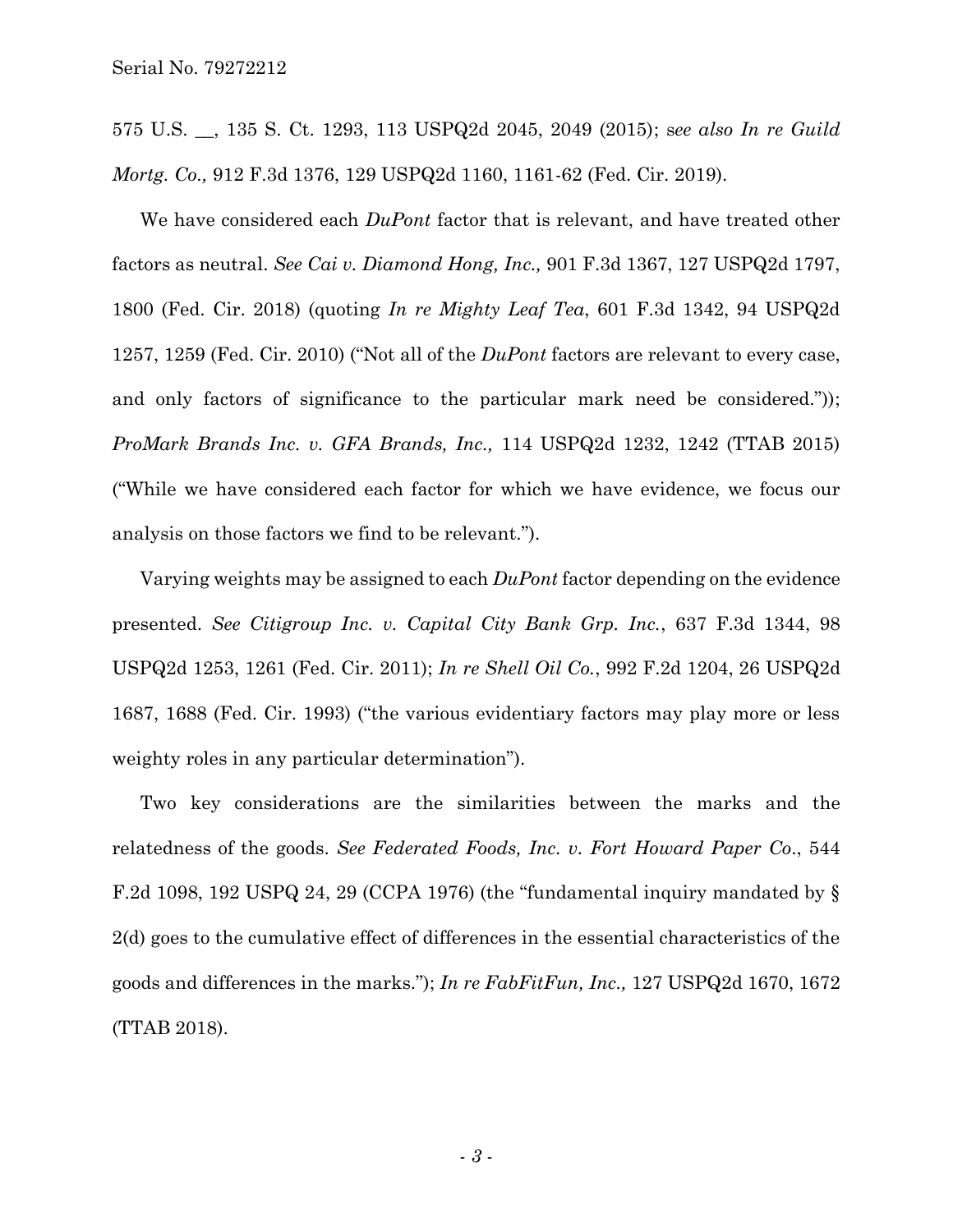l

### **A. The Goods and Channels of Trade**

The second *DuPont* factor concerns the "similarity or dissimilarity and nature of the goods or services as described in an application or registration," *Stone Lion Capital Partners, LP v. Lion Capital LLP,* 746 F.3d 1317, 110 USPQ2d 1157, 1159 (Fed. Cir. 2014); *Hewlett-Packard Co. v. Packard Press Inc*., 281 F.3d 1261, 62 USPQ2d 1001 (Fed. Cir. 2002); *Octocom Sys., Inc. v. Hous. Comput. Servs. Inc*., 918 F.2d 937, 16 USPQ2d 1783, 1787 (Fed. Cir. 1990). "This factor considers whether 'the consuming public may perceive [the respective goods or services of the parties] as related enough to cause confusion about the source or origin of the goods and services.'" *In re St. Helena Hosp.*, 774 F.3d 747, 113 USPQ2d 1082, 1086 (Fed. Cir. 2014) (quoting *Hewlett-Packard*, 62 USPQ2d at 1004).

In support of the refusal of registration, the Examining Attorney introduced into the record<sup>4</sup> printouts from the following third-party websites showing use of the same marks and trade names to identify various types of wines and vodka:

- Six Mile Creek (Chardonnay Reserve and Vodka);
- Koenig Distillery and Vineyards (Huckleberry Flavored Vodka and 2019 Chardonnay);
- Falls Church Distillers (Frozen Falls Vodka and Apple Cherry Brandy);
- Seven Jars (Seven Jars Vodka and Seven Jars Cabernet Sauvignon);
- Flag Hill (Sparkling White Wine and General John Stark Vodka);
- Fiore Winery (Racetrack Red [wine] and Blue Crab Vodka);

<sup>4</sup> August 27, 2020 Office Action at 25-38; April 24, 2021 final Office Action at 16-57.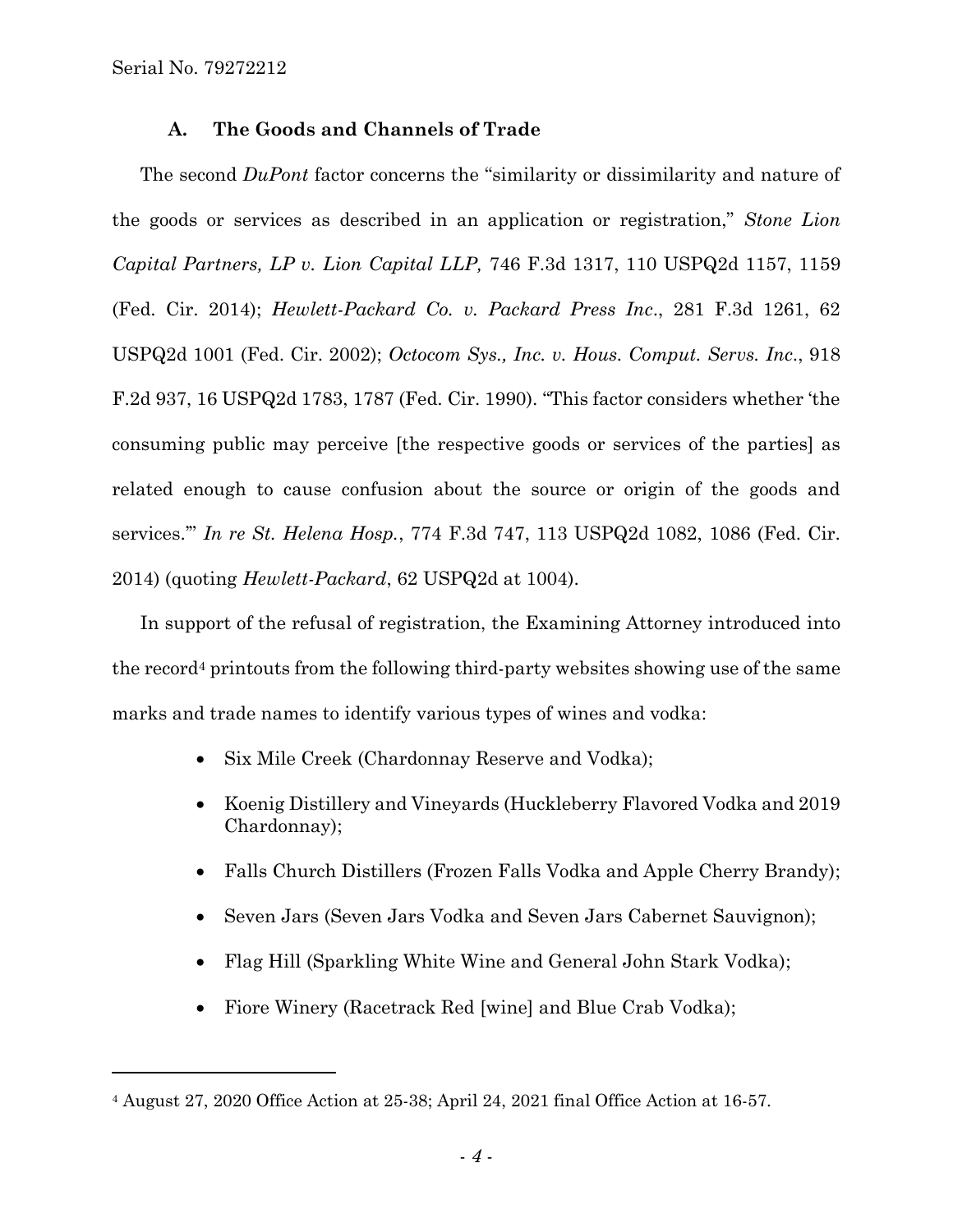- Charbay Winery & Distillery (Cabernet Sauvignon and Clear Vodka);
- Almendra Winery & Distillery (Monkey Faced Brandy and Monkey Face Vodka); and
- Davis Valley Winery & Distillery (Virginia Breeze Red [wine] and Virginia Frost Vodka).

This evidence establishes at least these third parties offer both Applicant's goods, wine, and the goods identified in the cited registration, vodka, under the same house marks or trademarks.

The Examining Attorney also introduced into the record<sup>5</sup> copies of approximately twenty use-based, third-party registrations for marks identifying, *inter alia*, wine and vodka. The following examples are illustrative:<sup>6</sup>

Reg. No. 1064997 for the mark ASTOR;

Reg. No. 1729721 for the mark JOHNSON'S; and

Reg. No. 2791187 for the mark CHARBAY.

As a general proposition, although use-based, third-party registrations alone are not evidence that the marks shown therein are in use or that the public is familiar with them, they nonetheless may have some probative value to the extent they serve to suggest that the goods are of a kind that emanate from a single source. *See In re Infinity Broad. Corp*., 60 USPQ2d 1214, 1217-18 (TTAB 2001); *In re Albert Trostel & Sons Co*., 29 USPQ2d 1783, 1785-86 (TTAB 1993); *In re Mucky Duck Mustard*, 6 USPQ2d 1467, 1470 n.6 (TTAB 1988). In this case, the totality of the website and

 $\overline{a}$ 

<sup>5</sup> April 24, 2021 final Office Action at 21-64.

<sup>&</sup>lt;sup>6</sup> All three marks appear in typed or standard characters.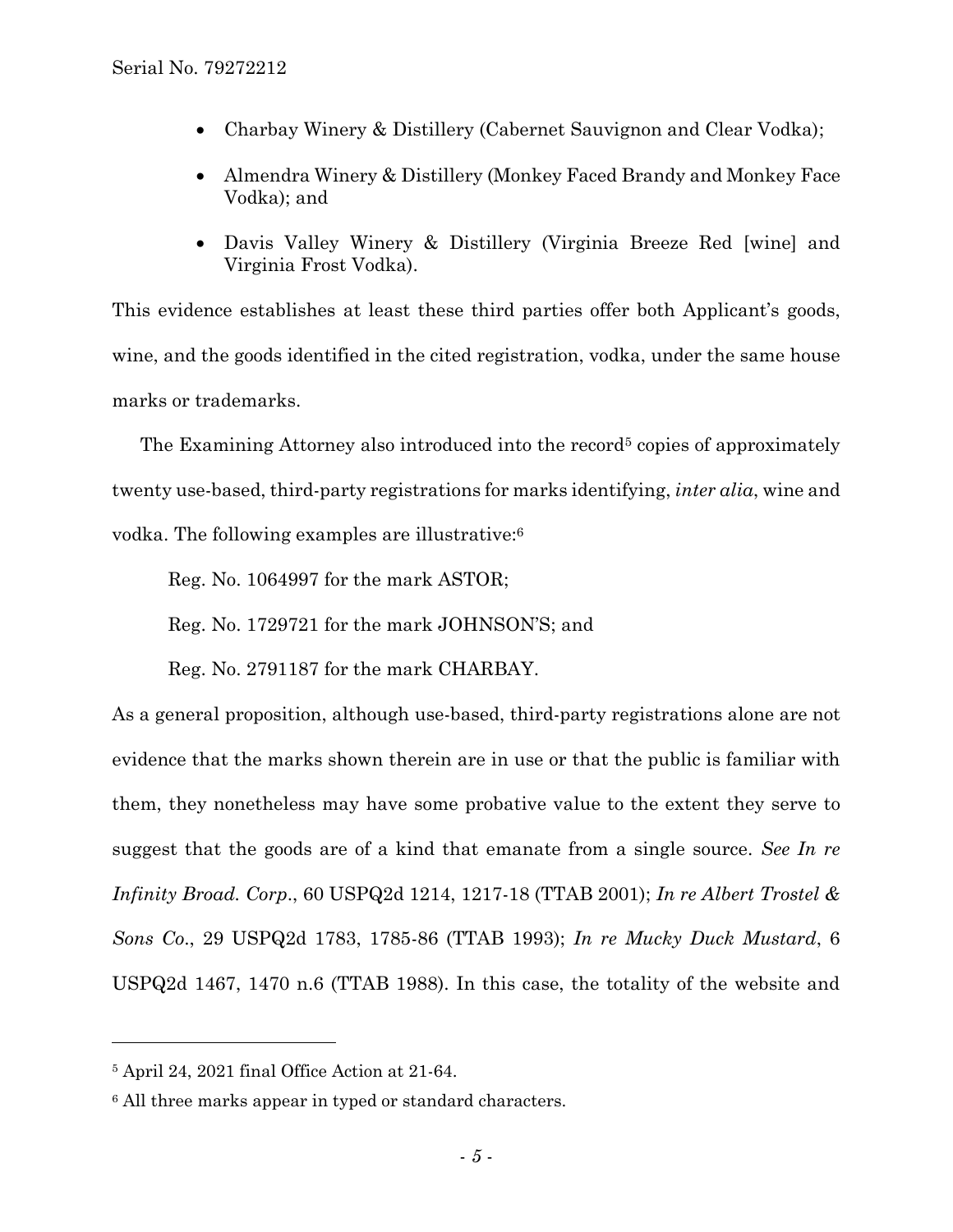third-party registration evidence demonstrates that consumers would readily expect wine and vodka are likely to emanate from the same sources.

For this reason, we are not persuaded by Applicant's arguments regarding the distinctions between wine and vodka, namely, that they are dissimilar "in terms of ingredients, method of manufacturing, taste, and alcoholic content." <sup>7</sup> Clearly, there are distinctions between these alcoholic beverages. However, to support a finding of likelihood of confusion, it is not necessary that the goods be identical or even competitive. It is sufficient that the goods are related in some manner, or that the circumstances surrounding their marketing are such that they would be encountered by the same persons in situations that would give rise, because of the marks, to a mistaken belief that they originate from the same source or that there is an association or connection between the sources of the goods. *In re Thor Tech Inc.*, 90 USPQ2d 1634, 1635 (TTAB 2009). The evidence of record clearly establishes that wine and vodka, despite their differences as alcoholic beverages, may emanate from common sources.

Applicant relies upon our determination in *In re White Rock Distilleries, Inc.*, 92 USPQ2d 1282 (TTAB 2009) in support of its contention. However, in *White Rock*, this tribunal not only found insufficient support in the record for the examining attorney's argument that energy vodka infused with caffeine was related to sparking fruit wine, sparking grape wine, sparkling wine and wines, but also found that the applied-for

<sup>7</sup> 4 TTABVUE 11-12 (Applicant's brief).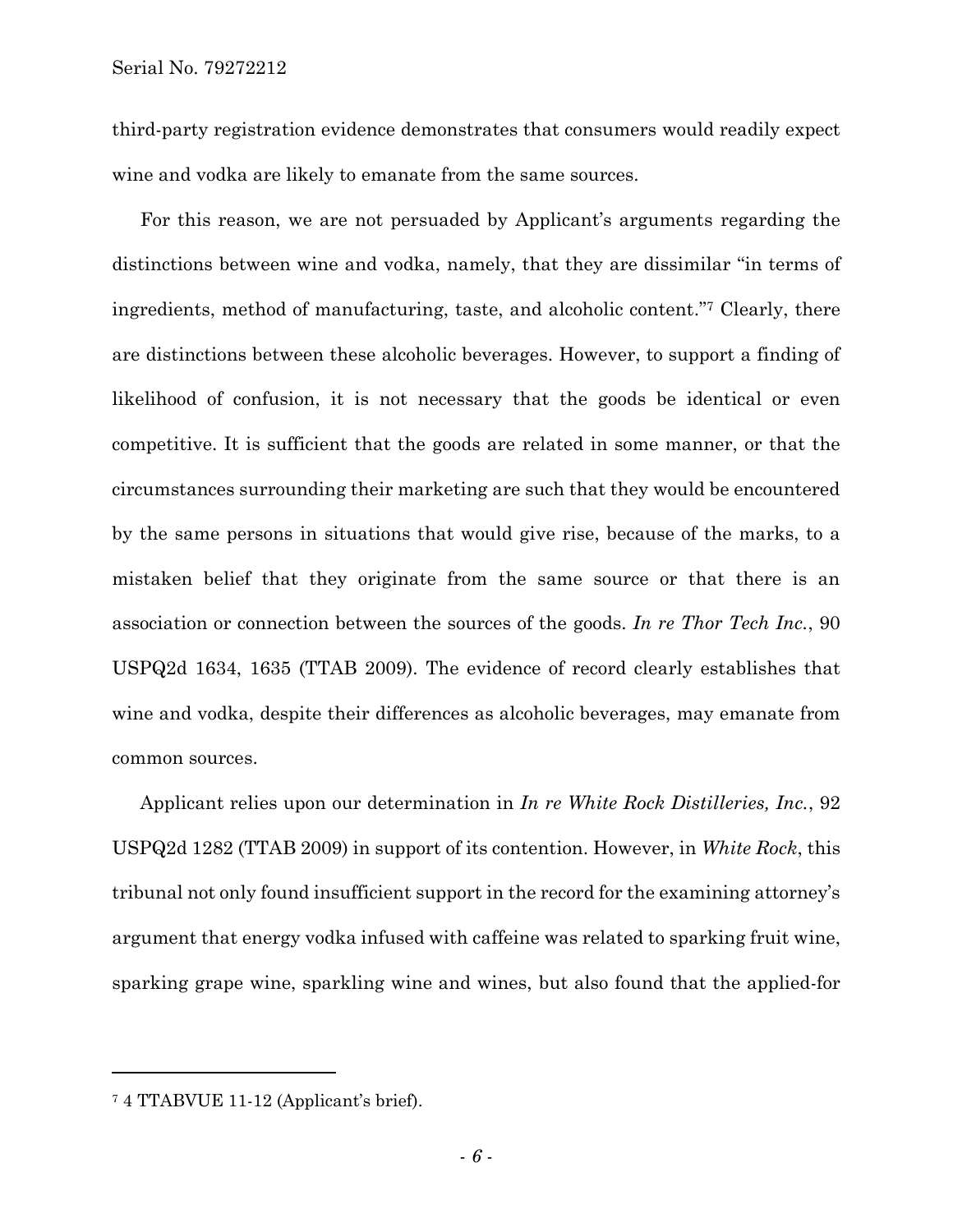mark VOLTA was more dissimilar from, than similar to, the registered mark



TERZA . *Id*. at 1285. In the case before us, the Examining Attorney's evidence of record supports a finding that vodka and wine may emanate from common sources, under the same house marks or trademarks, and as discussed more fully below, we find the marks more similar in their entireties than dissimilar.

With regard to the third *DuPont* factor, the similarity of the trade channels in which the goods are encountered, we must base our likelihood of confusion determination on the basis of the goods as they are identified in the application and registration at issue. *In re Elbaum,* 211 USPQ 639, 640 (TTAB 1981); *In re William Hodges & Co., Inc.,* 190 USPQ 47, 48 (TTAB 1976). *See also Octocom*, 16 USPQ2d at 1787 ("The authority is legion that the question of registrability of an applicant's mark must be decided on the basis of the identification of goods set forth in the application regardless of what the record may reveal as to the particular nature of an applicant's goods, the particular channels of trade or the class of purchasers to which the sales of goods are directed").

In other words, we may not limit or restrict Applicant's broadly identified wine or the similarly unrestricted vodka listed in the cited registration by price point, availability or quality, but rather must consider both wine and vodka to include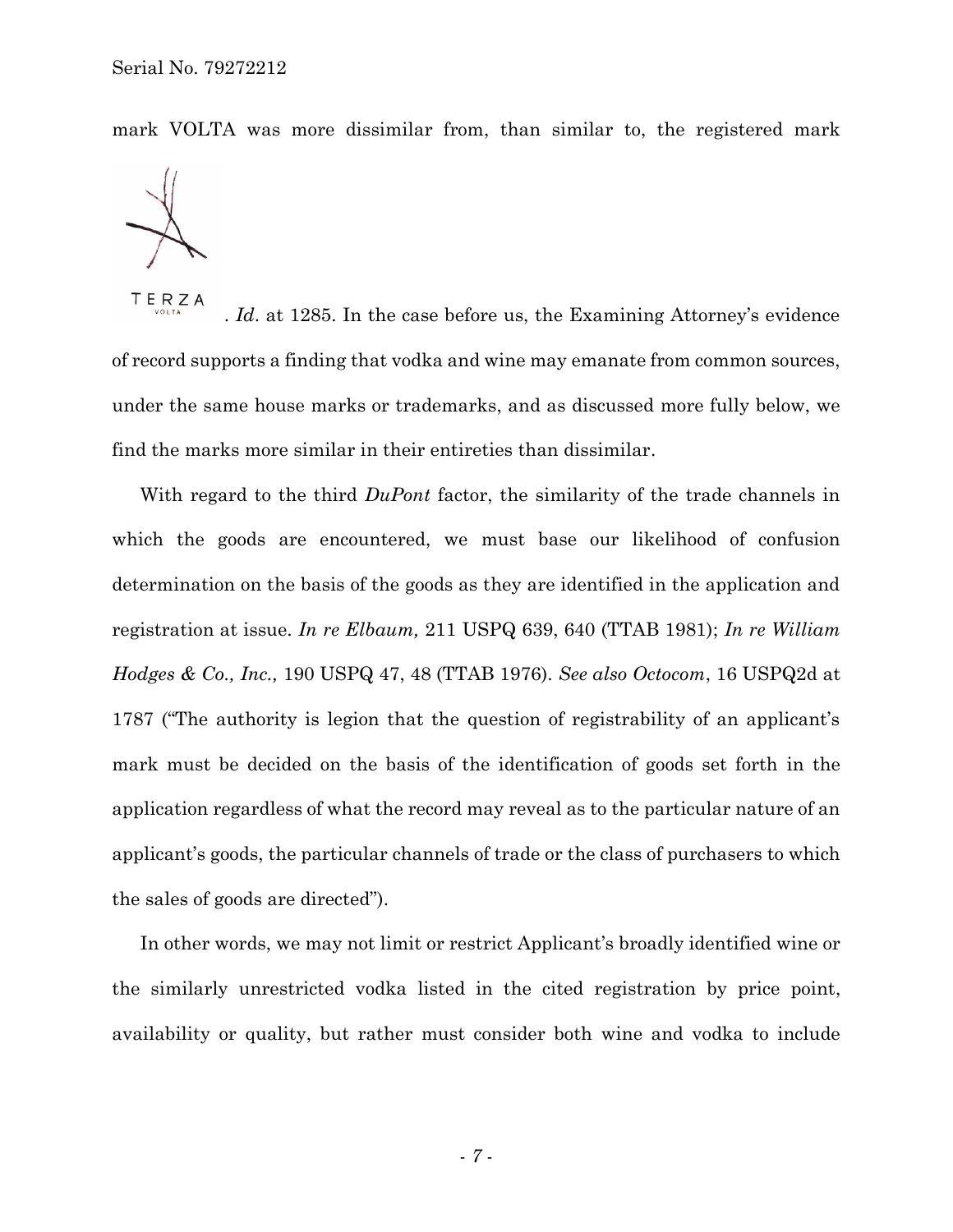modestly priced beverages as well as more expensive, high-end varieties, available at all typical vendors. We thus are not persuaded by Applicant's arguments that

the relevant classes of consumers, such as persons at legal drinking age, do not face the respective goods in a same manner due to further restrictions to the sales of spirits and hard liquor as opposed to the sales of wines. Many states within the United States pose a restriction to the sales of hard liquor, such as limited locations and hours or dates to purchase. For all of these reasons, the goods are distinctive to each other, and consumers are not likely to presume these marks emanate from the same source and confusion is not likely to occur.<sup>8</sup>

Applicant's contentions rely upon restrictions not present in either identification of goods. Evidence of record demonstrates that both Applicant's goods and Registrant's goods may be encountered by the same classes of consumers under the same marks in at least one common trade channel, i.e., websites of wine and vodka producers and sellers. Although Applicant's contention that many states within the United States restrict the sale of hard liquor to "limited locations, hours or dates to purchase," nothing in the record suggests that any such restrictions apply to website advertising. In addition, the identifications of goods in the cited registration and involved application do not recite any limitations as to the channels of trade in which the goods are or will be offered. In the absence of trade channel limitations on the goods offered under the applied-for and registered marks, we must presume that these goods are offered in all customary trade channels. *See Citigroup v. Capital City Bank Grp.*, 98 USPQ2d at 1261; *In re Jump Designs LLC*, 80 USPQ2d 1370, 1374 (TTAB 2006).

<sup>8</sup> 4 TTABVUE 13.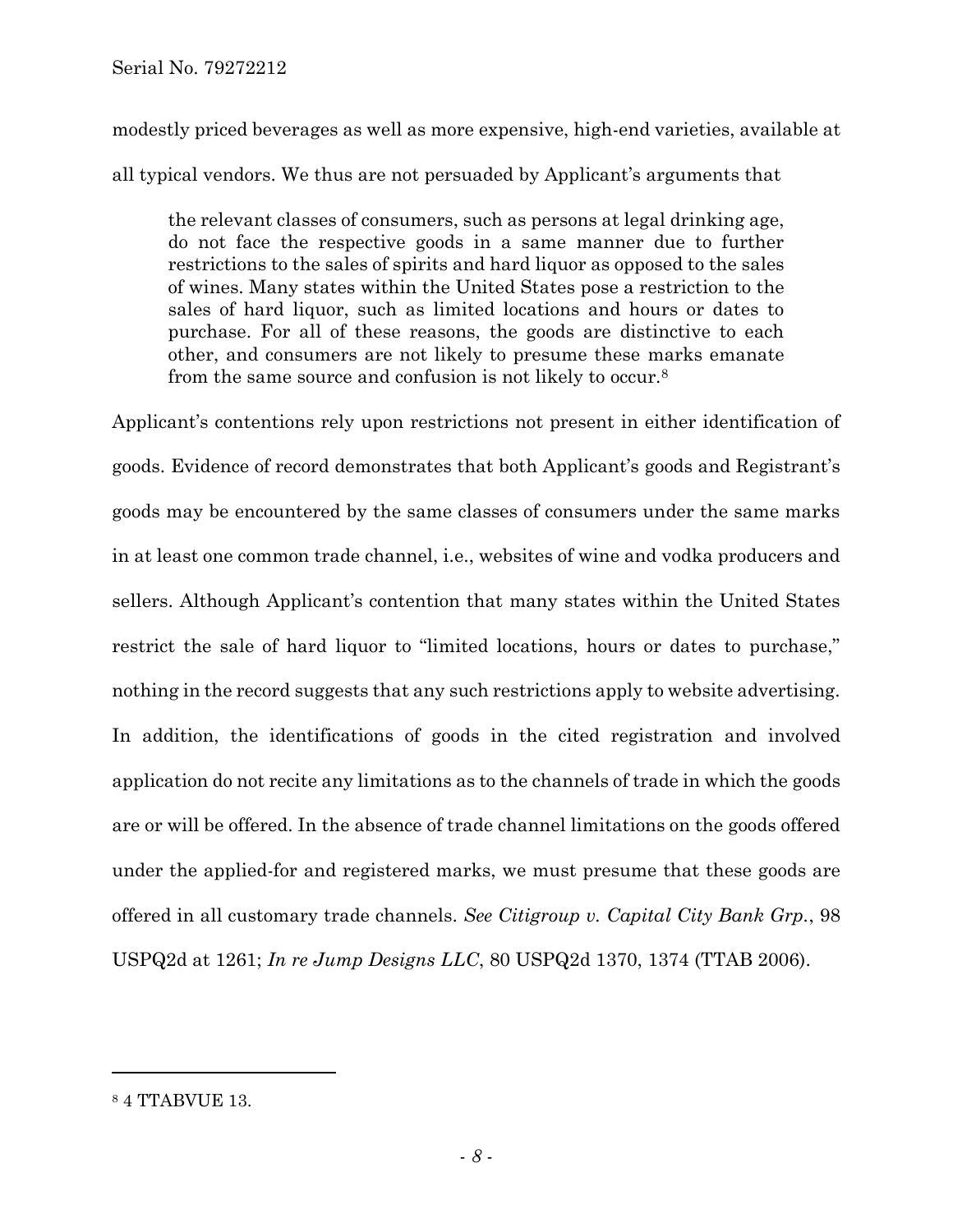We find that the *DuPont* factors of the relatedness of the goods, channels of trade and classes of consumers weigh in favor of likelihood of confusion.

#### **B. The Marks**

Under the first *DuPont* factor, we determine the similarity or dissimilarity of

ren Applicant's  $\mathbb{E}$  mark and the registered  $\mathbf{K} \mathbf{E} \mathbf{N}$  mark in their entireties, taking into account their appearance, sound, connotation and commercial impression. *DuPont*, 177 USPQ at 567; *Stone Lion Capital v. Lion Capital,* 110 USPQ2d at 1160; *Palm Bay Imps., Inc. v. Veuve Clicquot Ponsardin Maison Fondee En 1772*, 396 F.3d 1369, 73 USPQ2d 1689, 1692 (Fed. Cir. 2005). "Similarity in any one of these elements may be sufficient to find the marks confusingly similar." *In re Inn at St. John's, LLC,* 126 USPQ2d 1742, 1746 (TTAB 2018) (quoting *In re Davia,* 110 USPQ2d 1810, 1812 (TTAB 2014)); *accord Krim-Ko Corp. v. Coca-Cola Bottling Co*., 390 F.2d 728, 156 USPQ 523, 526 (CCPA 1968) ("It is sufficient if the similarity in either form, spelling or sound alone is likely to cause confusion.").

"The proper test is not a side-by-side comparison of the marks, but instead whether the marks are sufficiently similar in terms of their commercial impression such that persons who encounter the marks would be likely to assume a connection between the parties." *Coach Servs. Inc. v. Triumph Learning LLC*, 668 F.3d 1356, 101 USPQ2d 1713, 1721 (Fed. Cir. 2012) (internal quotation marks omitted); *see also Mini Melts, Inc. v. Reckitt Benckiser LLC,* 118 USPQ2d 1464, 1470 (TTAB 2016); *In*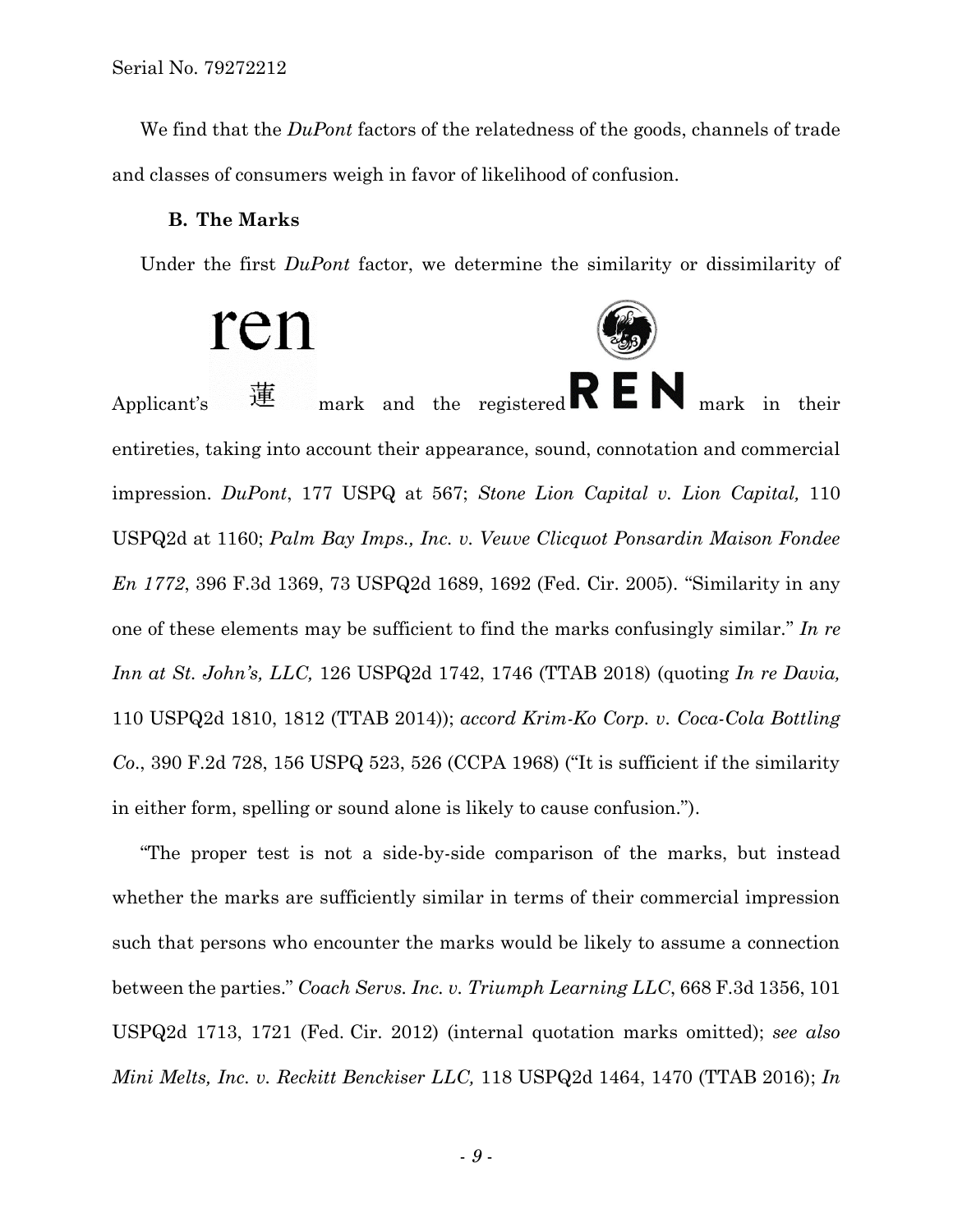*re Mr. Recipe, LLC*, 118 USPQ2d 1084, 1089 (TTAB 2016). Consumers may not necessarily encounter the marks in close proximity and must rely upon their recollections over time. *In re Mucky Duck Mustard*, 6 USPQ2d 1467, 1468 (TTAB 1988), *aff'd mem.*, 864 F.2d 149 (Fed. Cir. 1988).

# ren

Applicant's  $\mathbb{H}$  mark adopts the wording of the registered mark in its entirety, adding a non-Latin character that transliterates to "REN." We thus find that the non-Latin wording in Applicant's mark reinforces and refers back to the term "REN." Applicant states that "REN" translates to "lotus" in English. Nothing in the record suggests that "REN" has a different significance in Applicant's mark as applied to wine than in the registered mark as applied to vodka. Similarly, to the extent consumers will recognize that the term "REN" translates to "lotus" in either mark, "lotus" appears to have the same connotation or meaning in both. Thus, the term "REN" common to the marks is identical in meaning and sound and similar in appearance.

Applicant argues: "the wording 'ren' in lowercase letters does not create a similar impression with the wording '**REN'** in bold uppercase letters. Unlike some alphabets where letters in uppercase and lowercase look exactly same, such as 'C' and 'c,' and 'K' and k,' and 'O' and 'o,' each letter of the wording 'ren' in Applicant's mark appears completely different from each letter of the wording '**REN**' in Registrant's mark." <sup>9</sup> We

<sup>9</sup> 4 TTABVUE 9 (emphasis supplied by Applicant).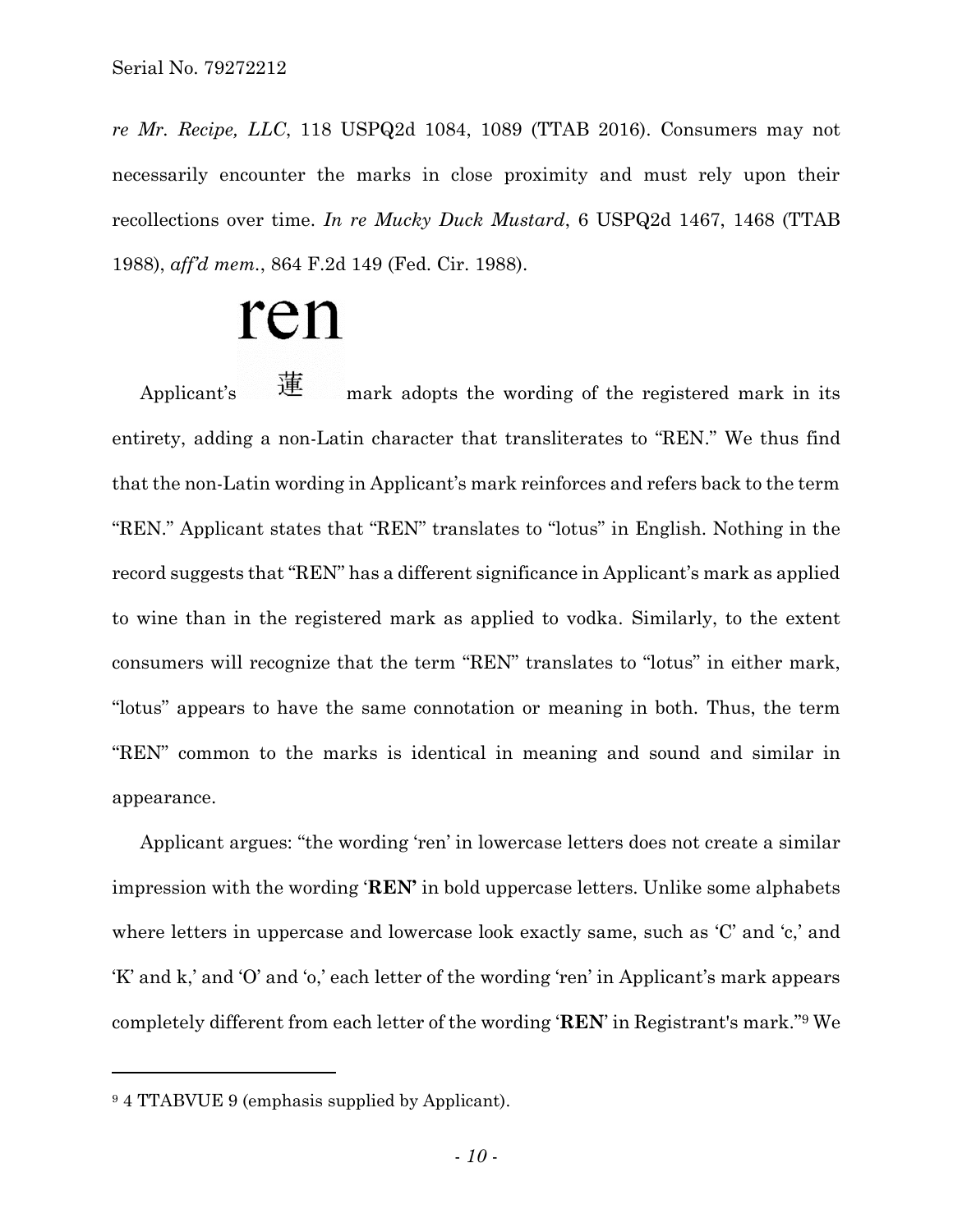agree with Applicant that the renditions of the term "REN" in both marks differ to the extent that one is in upper case and the other in lower case letters. Nonetheless, both include the same three letters, namely, "REN" which are similar in appearance and identical in sound and meaning.

Applicant further argues that the differences in the marks, namely, the non-Latin character for "REN" in Applicant's mark and the phoenix design in the registered mark, create significant differences in the marks' meaning and appearance.<sup>10</sup> However, as discussed above, the Chinese or Japanese character in Applicant's mark transliterates to "REN," and thus reinforces the wording therein. Further, although



the registered  $\mathbf{R} \in \mathbb{N}$  mark includes the design of a phoenix inside a circle, it is settled that where, as here, a mark is comprised of both a word and a design, the word is normally accorded greater weight, in part because consumers are likely to remember and use the word to request the goods. *In re Viterra Inc.*, 671 F.3d 1358, 101 USPQ2d 1905, 1911 (Fed. Cir. 2012) ("the verbal portion of a word and design mark likely will be the dominant portion"); *In re Appetito Provisions Co. Inc.*, 3 USPQ2d 1553, 1554 (TTAB 1987) ("if one of the marks comprises both a word and a design, then the word is normally accorded greater weight because it would be used by purchasers to request the goods or services" and "because applicant's mark shares

<sup>&</sup>lt;sup>10</sup> 4 TTABVUE 9-11.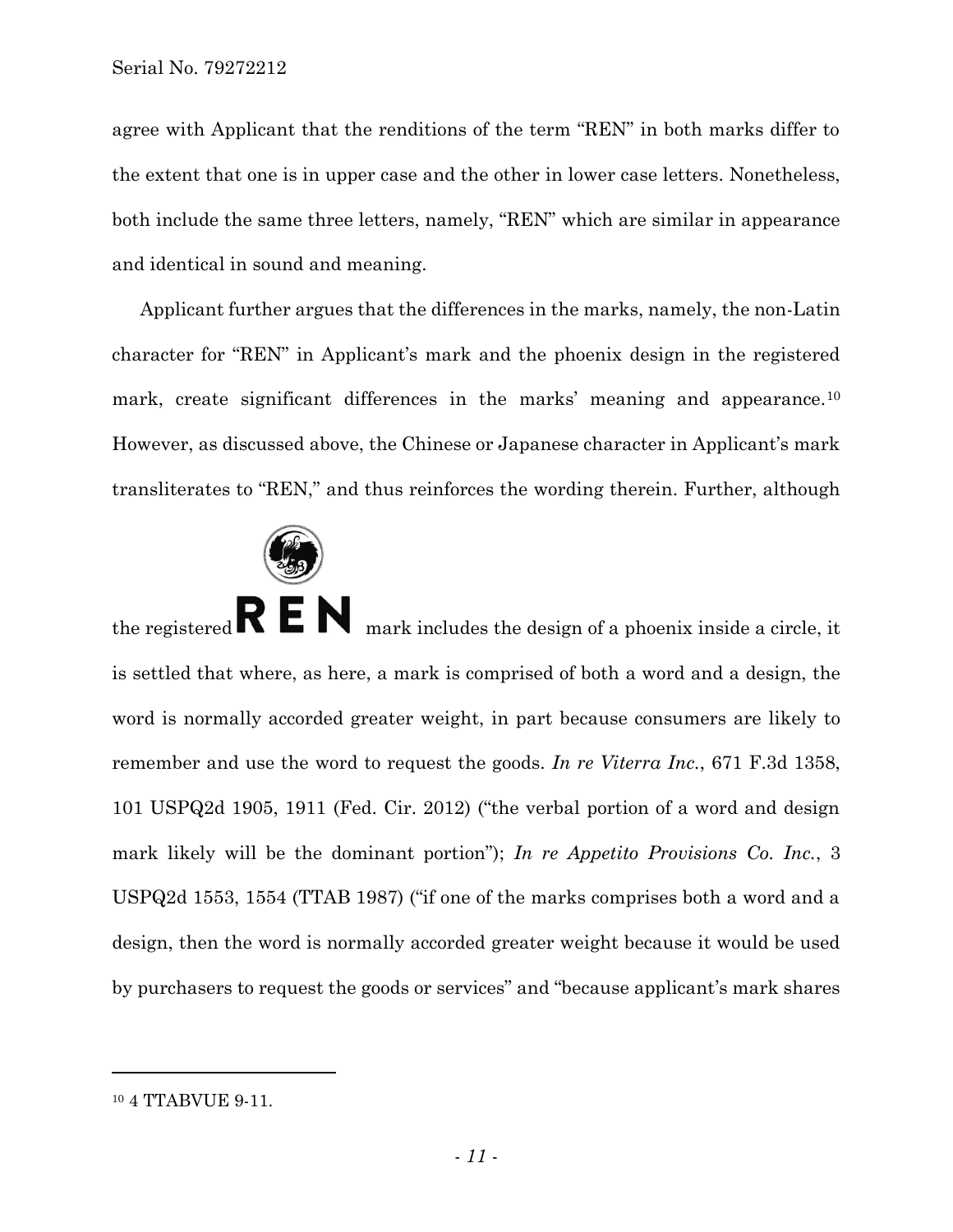with registrant's mark that element responsible for creating its overall commercial impression, the marks are confusingly similar"). There is nothing in the record to suggest that consumers will utilize the design portion of Applicant's or Registrant's mark to request the goods rather than the more conventional wording, "REN."

Further, it is not clear on this record to what extent consumers of wine and vodka will recognize the design in the registered mark as denoting a phoenix, as opposed to a different zoological or mythological creature. The average consumer will not be aware of the description of the registered mark and will rely upon its unaided appearance.

Where, as here, the dominant portion of both marks is the same, then the marks may be confusingly similar notwithstanding some differences. *See, e.g.*, *Stone Lion*, 110 USPQ2d at 1161 (affirming TTAB's finding that applicant's mark STONE LION CAPITAL incorporated the entirety of the registered marks LION CAPITAL and LION, and that the noun LION was the dominant part of both parties' marks); *Hewlett-Packard Co. v. Packard Press, Inc.*, 281 F.3d 1261, 62 USPQ2d 1001, 1004 (Fed. Cir. 2002) (finding that, even though applicant's mark PACKARD TECHNOLOGIES, with "TECHNOLOGIES" disclaimed, does not incorporate every feature of opposer's HEWLETT PACKARD marks, a similar overall commercial impression is created).

We recognize the differences between the marks. Nonetheless, viewing the marks as a whole, we find purchasers may reasonably assume, due to presence of the term "REN" in both marks that Applicant's goods offered under its mark emanate from the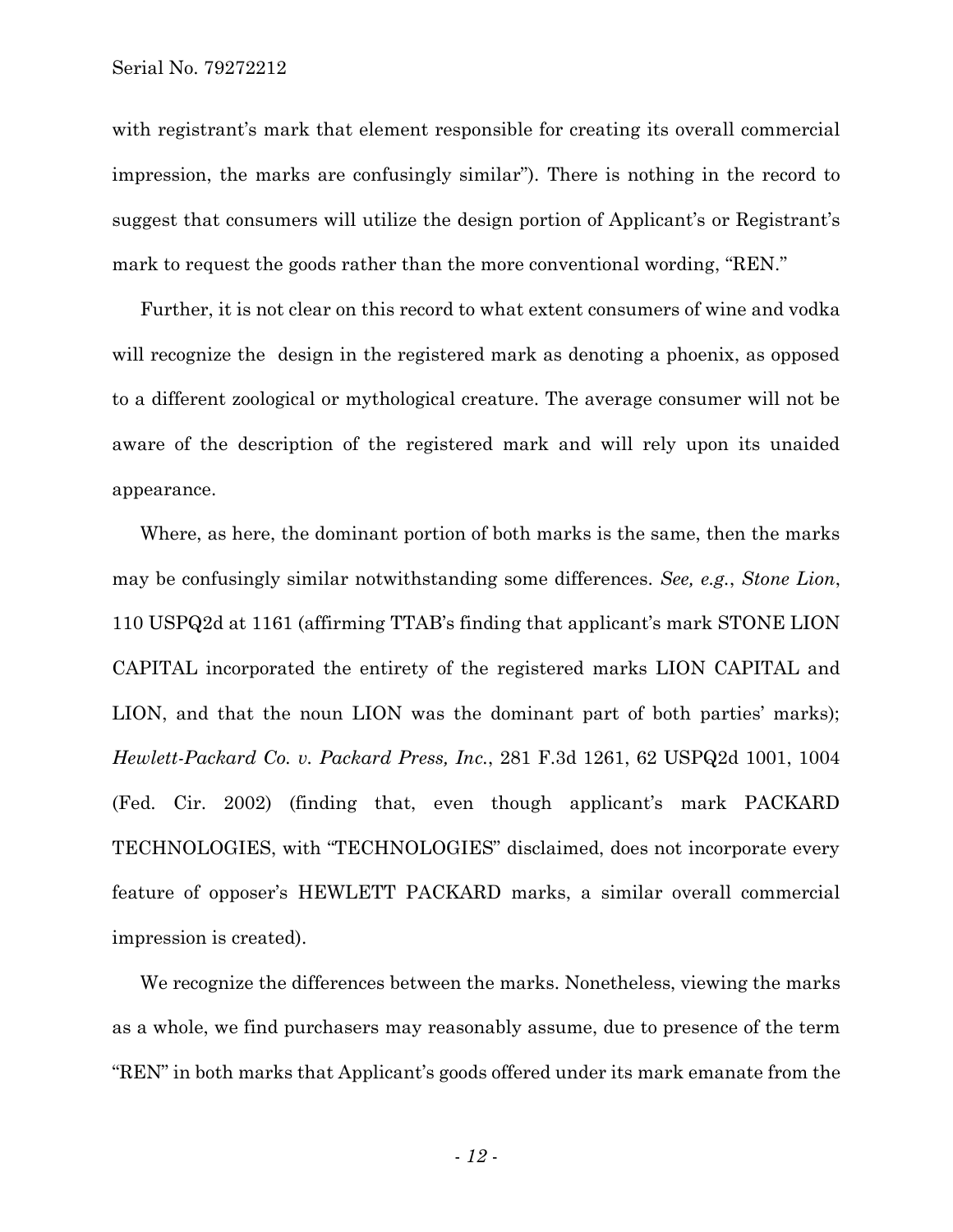same source as the related goods in the cited registration. As a result, consumers encountering these marks could mistakenly believe the two are a variation of each other used to identify wine and vodka, but nonetheless emanating from a common source.

For these reasons, we find that the marks are more similar than dissimilar. The first *DuPont* factor thus also weighs in favor of finding a likelihood of confusion.

### **C. Conditions of Purchase**

Under the fourth *DuPont* factor, we consider "[t]he conditions under which and buyers to whom sales are made, i.e., 'impulse' vs. careful, sophisticated purchasing." *DuPont*, 177 USPQ at 567. In its brief, Applicant argues that "Average alcohol consumers are able to distinguish specific alcohol products from a variety of different types and brands of alcoholic beverages." 11

However, as discussed, both Applicant's wine and the vodka identified in the cited registration must be presumed to include both expensive and inexpensive varieties, available in any common channels of trade. There is nothing in the nature of these alcoholic beverages, without any limitation as to their type, price point or intended consumers, to suggest their purchasers are particularly sophisticated or careful. *See In re I-Coat Co.,* 126 USPQ2d 1730, 1739 (TTAB 2018). In fact, the standard of care is that of the least sophisticated potential purchaser. *Stone Lion Capital v. Lion Capital*, 110 USPQ2d at 1163 *cited in In re FCA US LLC,* 126 USPQ2d 1214, 1222

<sup>11</sup> 4 TTABVUE 13.